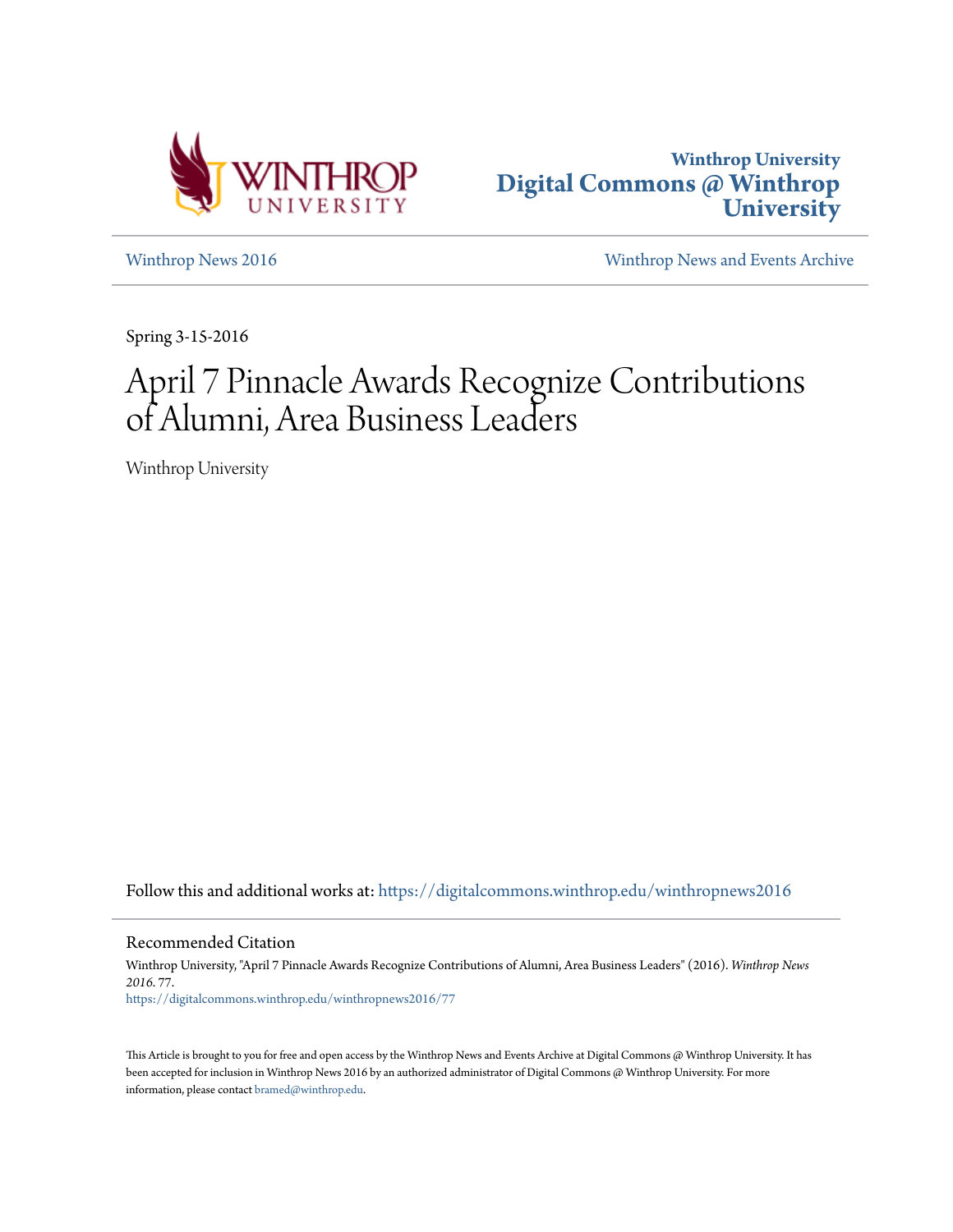



**AFFAIRS ATHLETICS GIVING**

03/15/2016

**ABOUT ADMISSIONS & AID ACADEMICS STUDENT**

**O** SHARE

- 89 年 -

All News Archives

RSS News Feeds

Winthrop in the News

## **April 7 Pinnacle Awards Recognize Contributions of Alumni, Area Business Leaders**

## **Quick Facts**

The 2016 honorees will be: Marc Bogan '89; Elaine Whitton Davis '73; Erinn Tucker '06; Harold "Skip" Tuttle; and Gary Williams.



ROCK HILL, SOUTH CAROLINA – Winthrop University's College of Business Administration (CBA) will recognize **three alumni and two business leaders** for their contributions to the university and the community at the **April 7 Pinnacle Leadership Society Award Ceremony**.

Marc Bogan '89; Elaine Whitton Davis '73; Erinn Tucker '06; Harold "Skip" Tuttle; and Gary Williams will be honored during the event, which begins with a 5:30 p.m. reception, in Richardson Ballroom.

Marc Bogan



Learn more about the honorees:

**Distinguished Alumni Award:** Bogan '89 is the new president of Fauquier Bankshares in Virginia, where he also will serve on the company's board of directors. He served previously as president and COO of NewDominion Bank in Charlotte, North Carolina. **Bogan** is president of the Winthrop University Foundation Board of Directors and reunion gift chair, and he is former president of the Winthrop University Real Estate Foundation Board of Directors. In addition, **Bogan** has served on the Winthrop Fund Board; the Alumni Executive Board; the Young Alumni Council; and the Board of Visitors. He earned his B.S. in business administration at Winthrop.

**Distinguished Alumni Award:** Tucker '06 is an assistant professor in Boston University's School of Hospitality Administration. The Chicago native has worked in nearly every corner of the hospitality industry. She began her career in sports marketing before moving on to work for General Motors, Jillian's (now Dave & Buster's), and the Charlotte Bobcats and the Charlotte Knights. She earned a bachelor's degree at Florida A&M University, an Executive M.B.A. at Winthrop and a Ph.D. at Oklahoma State University.



Elaine Whitton Davis

Skip Tuttle

**Advocate to the College Award:** Davis '73 is co-founder and co-owner of Homes in the Piedmont, Allen Tate Realtors, in Rock Hill. The Winthrop Training School graduate previously established the **Whitton Speaker Series** in CBA to provide free or low-cost access to current state-of-the-art knowledge relevant to business practice. She and her husband, Eric Davis, established the **Whitton Endowment for Business Excellence**. Whitton Auditorium in Carroll Hall is named for Davis' late son, David "Whitt" Inman '93. Davis also has family ties to Winthrop: her sister, Susanne Amerson '72, and her cousin, Vivian Carroll '73, are Winthrop alumnae, and her late stepfather, Floyd Irving